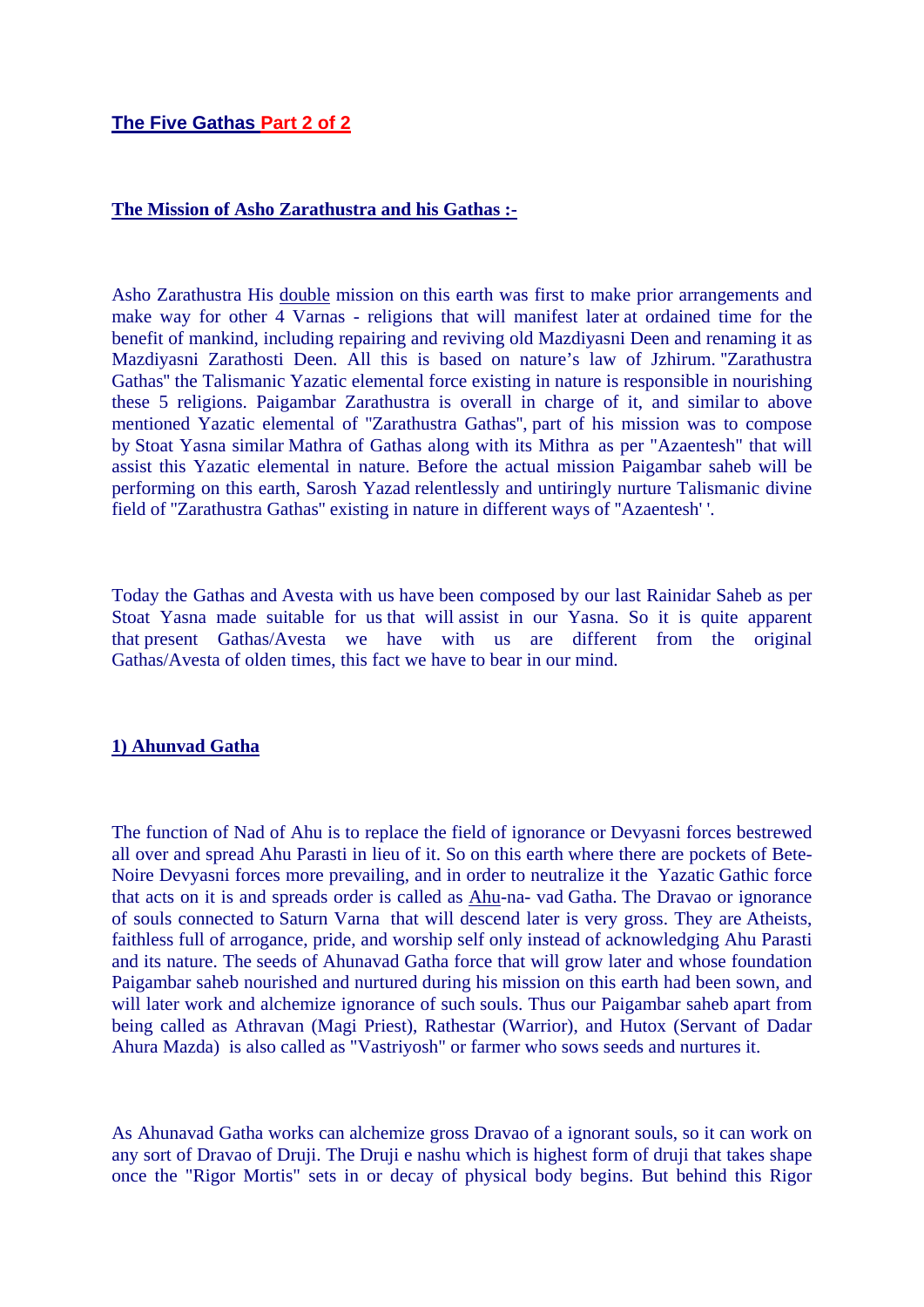Mortis lies the dark forces existing in nature which gets nourished and multiply manifold, where white side of nature has no place in this process. The last thoughts of dying person aides and abets these dark forces further only to take charge of the body and its surrounding. Ahunavad Gatha by recitation of its Mathra decimates the Druj e Nashu and subtle contagion to a substantial extent. Except for the Ahunavad Gatha no other Gatha can fight against Drujenashu as done by Ahunavad Gatha itself. The functions of other Gathas are different as explained further.

#### **2) Ushtavad Gatha:-**

Ushta or bliss can be of two kinds. One is bliss that takes us nearer to almighty. The other is temporary worldly bliss that one enjoys for self gratification which only leads us to further misery. In Adultery there is no place for Divine Ushta.

The Yazatic Minoi force known as Ustavad Gatha will show true path to the souls belonging to Asman of Nahid or Venus Jzhirum and for their spiritual progress. It helps in developing one's Ushtan thereby making one realize the true power of attraction towards nature and its beauty or having eternal intercourse with God, rather than being betwixt Devil and deep blue seas in endless pursuit of fulfilling passion for womanly beauty which tempts us to temptation but it never quenches our eternal thirst to be one. This obsession makes us loose the real path where our attention is diverted. The souls of Varna who believe in not missing any opportunity for sexual enjoyment and thus achieve assumed temporary bliss have forgotten their bearings, and are ignorant of difference between "Ishk e hakiki" or attraction towards God's beauty and "Ishke Mijaji" or wordly attraction to women's frail beauty which reduces due to age. Paigambar saheb as a Vastriyosh - divine farmer had during his mission and short stay on this earth

sown the seeds of Ushtavad Gatha which is a copy of that force already existing in Minoi world and capable of developing our "Ushtan" and showing us true path of divine bliss or Ushta.

In future after "Vikhiz" of Paigambar Saheb after he has completed his Mission of laying foundation for other religions, the seeds of Ushtvad Gatha sown by Paigambar saheb will bear fruits at right time in nature and assist in spiritual progress of souls of Shukra (Venus) Varna to be born later.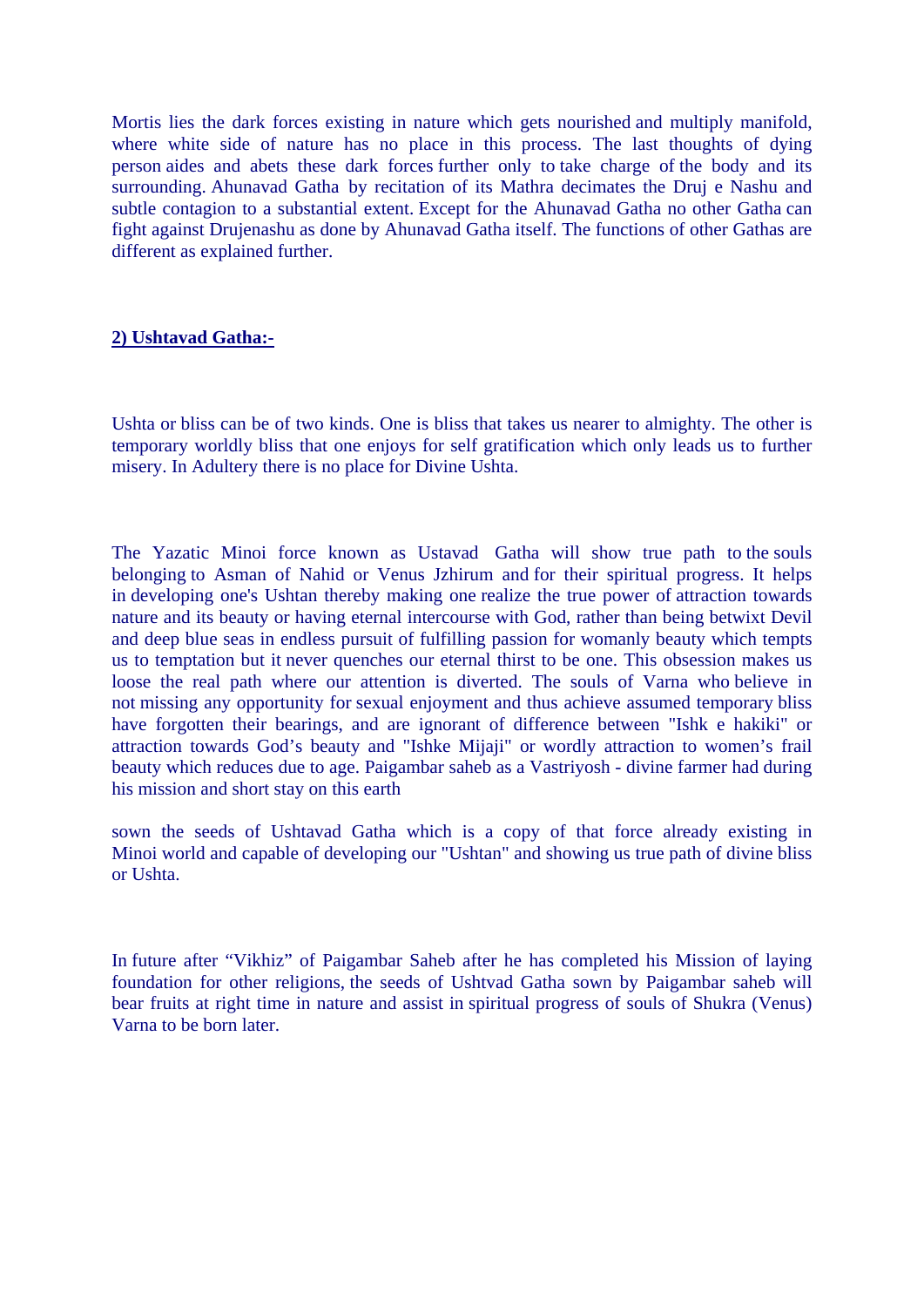#### **3) Spentomad Gatha:-**

To spread Spenti in the universe is the function of the Yazatic force of Spentomad Gatha. Spenti can't be achieved by violence, forced conversion, fanatism or on assumed philosophy adopted to suit one's own thinking. But the Yazatic force of Spentomad Gatha teaches one to be Pantheist, tolerant and respect the rights of other humans to amicably coexist with one another by living and letting others to live. The Dravao attached to those lost souls belonging to Asman of Hashem or Mangal (Mars) Jzhirum is gross and the Yazatic Gathic force of Spentomad Gatha helps in bringing them on right track by showing true path of Spenti. Paigambar saheb as a Vastriyosh - divine farmer had during his mission and short stay on this earth sown the seeds of Spentomad Gatha which is a copy of that force already existing in Minoi world.

## **4) Vohukhshathra Gatha:-**

The power of Yazatic force Vohukhsthra Gatha existent in minoi world is potent enough for one to realize the futility of running for worldly power for worldly power corrupts which will only add to our rebirths, but if same power used rightly and justly will inspire us to seek for the true power lying dormant and unused within us. The Dravao attached to souls belonging to Asman of Tarad or Mercury (Budh) Jzhirum forces them in unending cycles of Reincarnation. The Yazatic Gathic force of Vohukhshthra Gatha helps in bringing them on right track. Paigambar saheb as a Vastriyosh - divine farmer had during his mission and short stay on this earth sown the seeds of Vohukhshathra Gatha which is a copy of that force already existing in Minoi world.

## **5) Vahistoisht Gatha:-**

The function of this Gatha is to lead one to Khetvodat in which a soul achieves liberation by being whole and complete. Khetvodat is marriage of a soul in heaven when male and female counterpart of a soul merges into one complete soul. Vahishtoish Gatha makes one realize the significance of ''Khetvodat' ' or being complete whole ready to merge with supreme Consciousness and will thus pave smooth path for achieving it. We can achieve it with help of khshnoom thereby building for us kherad, hosh, and spiritual valour. The Yazatic Gathic force in minoi world that helps in achieving merging of a soul to be one is called as "Zarathustra Gatha" and Paigambar saheb of Mazdayasni Zarathosti Deen. He besides being first prophet and Ratu is overall in charge of all religions and makes arrangements for other religions which will manifest later after him.

**A note of caution** for the reader that Ahunvad Gatha should not be recited continuously by a devotee but a small interval gap should be kept in between. This is so because its vibrations are potent enough to break the worldly attraction of a deceased soul so that he can progress further. Similarly a pregnant women where a soul is in waiting to be born on this earth should not be present when Ahunvad Gatha is recited and the mother should abstain from reciting